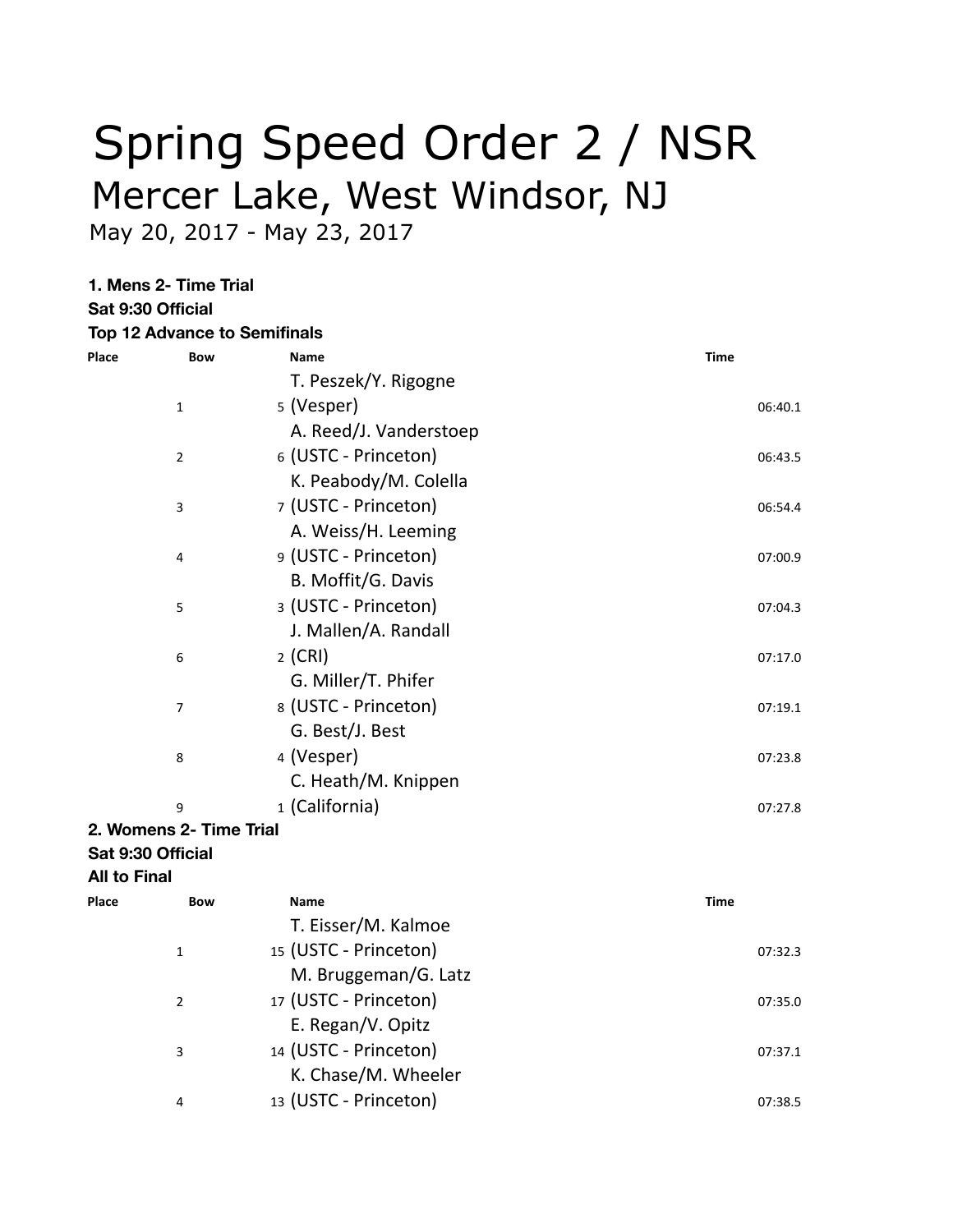|                       |                            | K. Roach/E. Reelick           |             |
|-----------------------|----------------------------|-------------------------------|-------------|
|                       | 5                          | 16 (USTC - Princeton)         | 07:50.0     |
| 3. Mens 2x Time Trial |                            |                               |             |
| Sat 9:30 Official     |                            |                               |             |
| Top 6 to Final        |                            |                               |             |
| Place                 | <b>Bow</b>                 | Name                          | <b>Time</b> |
|                       |                            | L. Futterman/J. Keen          |             |
|                       | $\mathbf{1}$               | 22 (Schuylkill Navy)          | 06:44.2     |
|                       |                            | G. Ansolabehere/J. Kirkegaard |             |
|                       | 2                          | 24 (Schuylkill Navy)          | 06:46.0     |
|                       |                            | E. Frid/L. Wilhelm            |             |
|                       | 3                          | 23 (Schuylkill Navy)          | 06:47.9     |
|                       |                            | N. Lado/C. Anderson           |             |
|                       | 4                          | 26 (Schuylkill Navy)          | 06:54.3     |
|                       |                            | C. Shirley/J. Garay           |             |
|                       | 5                          | 21 (Penn AC)                  | 06:58.4     |
|                       |                            | D. Judah/E. Winstead          |             |
|                       | 6                          | 27 (Schuylkill Navy)          | 07:00.8     |
|                       |                            | S. Maeder/W. Vear             |             |
|                       | 7                          | 25 (Craftsbury)               | 07:11.9     |
|                       | 4. Womens 2x Time Trial    |                               |             |
| Sat 9:30 Official     |                            |                               |             |
| Top 6 to Final        |                            |                               |             |
| Place                 | <b>Bow</b>                 | Name                          | <b>Time</b> |
|                       |                            | E. Vogt/E. Sonshine           |             |
|                       | 1                          | 31 (ARION)                    | 07:31.1     |
|                       |                            | G. Stone/M. Jones             |             |
|                       | 2                          | 36 (Cambridge)                | 07:37.3     |
|                       |                            | K. Wagner/K. Soucek           |             |
|                       | 3                          | 35 (ARION)                    | 07:39.7     |
|                       |                            | L. Keane/M. McAuliffe         |             |
|                       | 4                          | 37 (ARION)                    | 07:43.7     |
|                       |                            | J. Lonchar/M. Fili            |             |
|                       | 5                          | 32 (Potomac)                  | 07:45.5     |
|                       |                            | R. Kemp/M. Whitehouse         |             |
|                       | 6                          | 33 (Sarasota)                 | 07:49.8     |
|                       |                            | M. Kisting/L. Tracey          |             |
|                       | $\overline{7}$             | 34 (USTC - Princeton)         | 07:54.9     |
|                       | 5. Mens Ltwt 2x Time Trial |                               |             |

**Sat 10:30 Official**